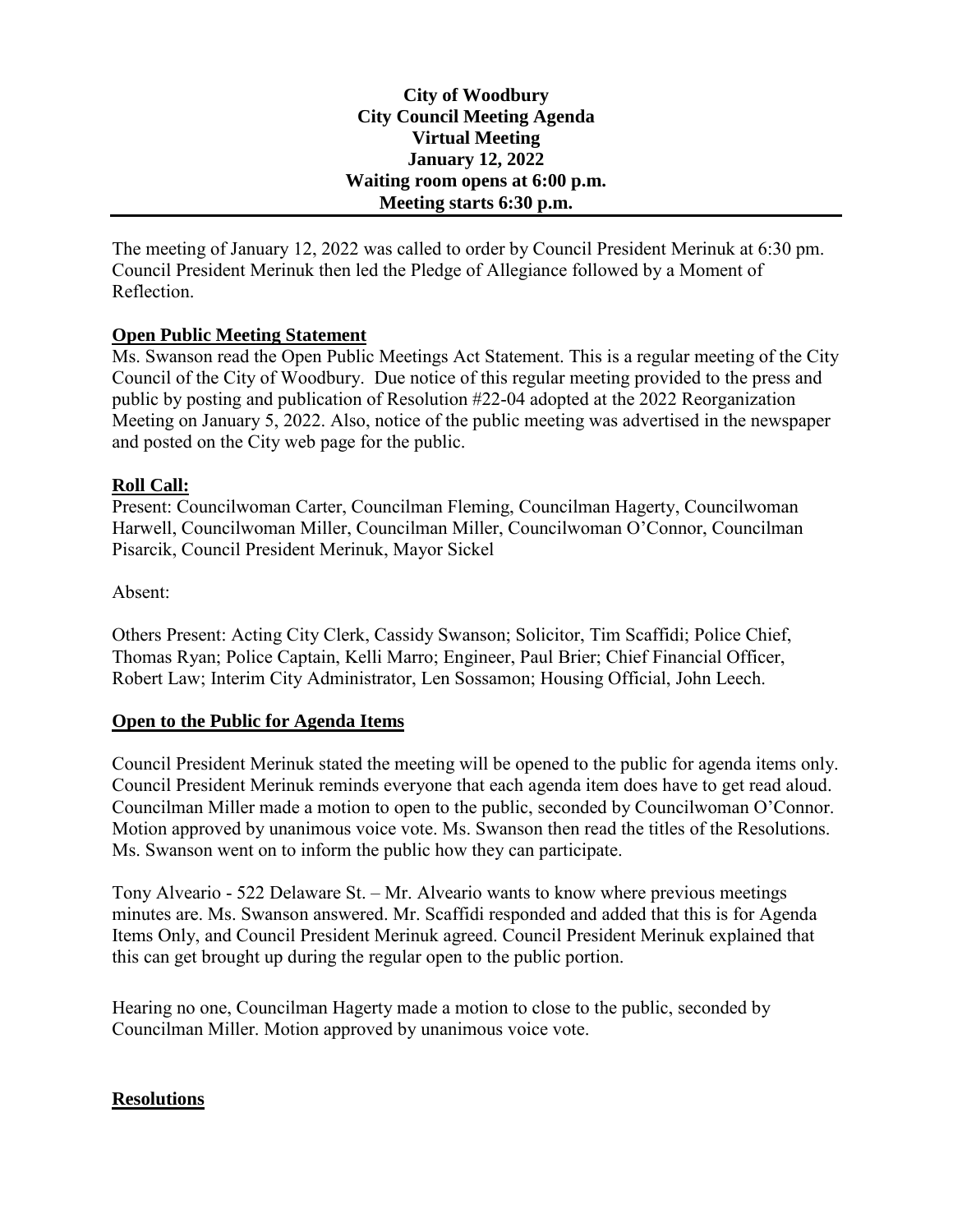**RESOLUTION NO. 22-46** RESOLUTION OF THE CITY COUNCIL OF THE CITY OF WOODBURY AUTHORIZING EXECUTION OF SATISFACTION OF RCA HOME IMPROVEMENT PROGRAM MORTGAGE REGARDING BLOCK 148.01, LOT 2 A/K/A 112 HUNTER STREET Councilman Fleming presented the above titled Resolution. Ms. Swanson read the title of the Resolution. Councilman Fleming made a motion to adopt Resolution 22-46, Seconded by Councilwoman Harwell. Motion approved via roll call vote resulting in the following;

Ayes 9 Councilwoman Carter, Councilman Fleming, Councilman Hagerty, Councilwoman Harwell, Councilwoman Miller, Councilman Miller, Councilwoman O'Connor, Councilman Pisarcik, Council President Merinuk

Nays 0 Abstain 0 Absent 0

## **Unfinished Business**

No Unfinished Business.

## **New Business**

Council President Merinuk announced the 2022 Committees and their City Council Committeemen. The list goes as follows:

| <b>Cannabis Ad Hoc:</b>                                | Councilman Hagerty, Councilwoman Harwell and Chief Ryan                 |
|--------------------------------------------------------|-------------------------------------------------------------------------|
| <b>Community Events and</b><br>Development:            | Councilwoman Carter, Councilwoman Miller and Councilman<br>Miller       |
| <b>Diversity, Equity and</b><br><b>Inclusion:</b>      | Councilwoman Harwell, Councilwoman Miller and the City<br>Administrator |
| <b>Economic Development:</b>                           | Councilman Hagerty and Councilwoman Harwell                             |
| <b>Finance:</b>                                        | Councilwoman Carter, Councilman Fleming and Councilman<br>Hagerty       |
| <b>Green Team:</b>                                     | Councilwoman Miller, Councilwoman O'Connor, and<br>Councilman Pisarcik  |
| <b>Hiring Committee for</b><br>the City Administrator: | Councilman Fleming, Councilman Hagerty and Councilwoman<br>Harwell      |
| <b>Parks &amp; Recreation:</b>                         | Councilman Fleming, Councilman Miller, and Councilman<br>Pisarcik       |
| <b>Public Safety:</b>                                  | Councilman Miller, Council President Merinuk and Mayor<br><b>Sickel</b> |
| <b>Public Works:</b>                                   | Councilman Fleming, Councilman Miller and Councilman<br>Pisarcik        |
| <b>School Board Liaison:</b>                           | Councilwoman O'Connor                                                   |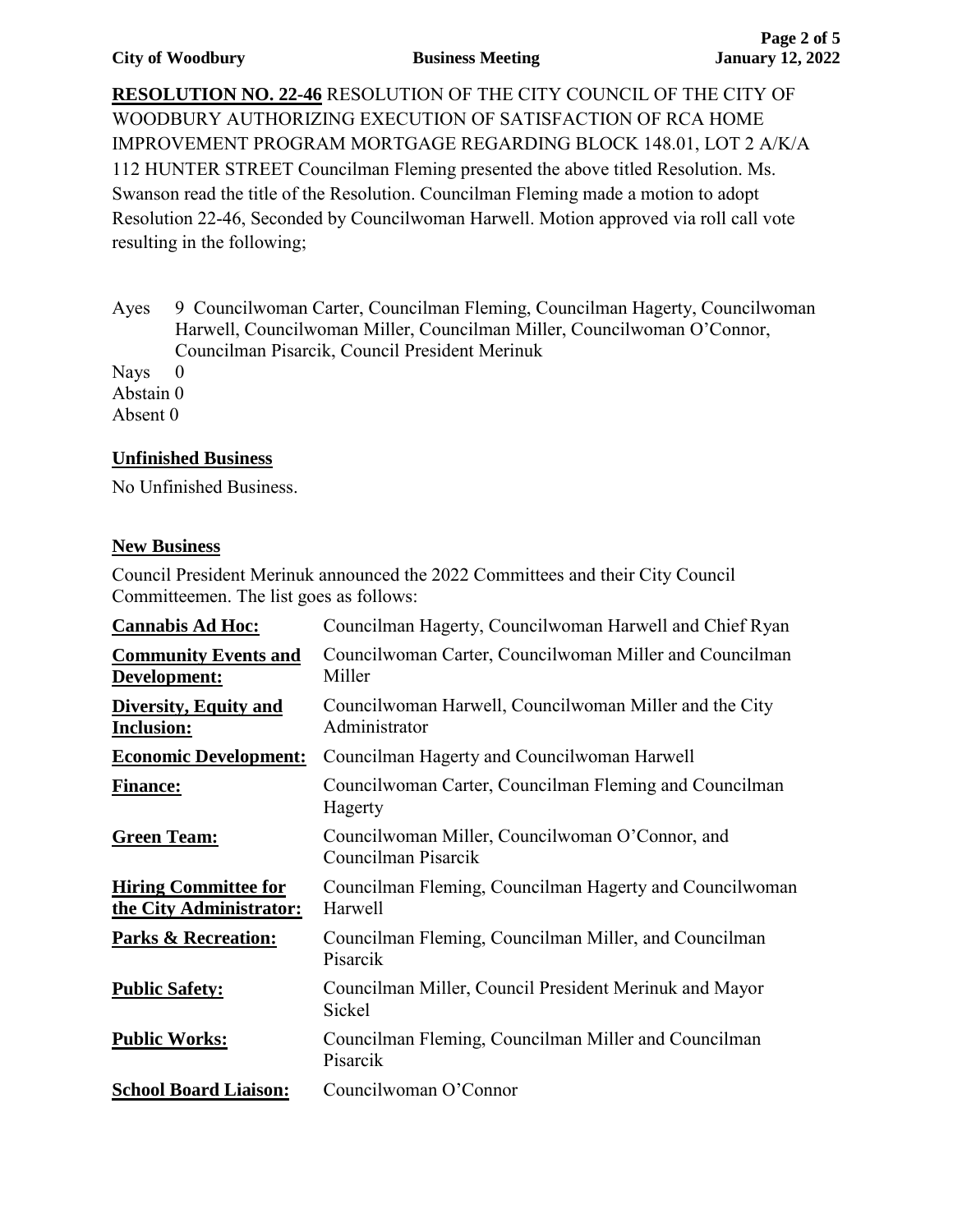Councilman Merinuk informed everyone that the Cannabis Ad Hoc Committee has their own email address to send any questions, comments or concerns. Ms. Swanson read the email [Cannabisinquiries@woodbury.nj.us](mailto:Cannabisinquiries@woodbury.nj.us) and informed everyone where it will be located on the website.

## **Open to the Public**

Councilman Hagerty made a motion to open to the public, seconded by Councilman Fleming. Motion approved by unanimous voice vote.

Charles Hughes – 31 N. Childs St. – Mr. Hughes thanked Council for announcing of the committees. He asked if we are amending the codes to reflect more than 4 committees. Mr. Scaffidi responded. Mr. Hughes explained how there use to be 9 Committees, and was reduced to 4 committees, 5 or 6 years ago. Council President Merinuk thanked Mr. Hughes.

Michael Lange – 1098 Jessup Rd, West Deptford – Mr. Lange in regard to cannabis has put in for a property in the industrial zone and will need support from the City when it is time to submit the paperwork. He asked what the City needs from a cannabis business to operate within the City as microbusiness. Councilman Hagerty responded and explained that the Cannabis Ad Hoc Committee will be deciding the operational Cannabis Ordinances. There will be an open session at the January 27 meeting and to please email cannabisinquiries  $\omega$  woodbury.nj.us. Mr. Lange asked at the January 26 meeting will it be giving his own opinions or listening to others give their opinions. Councilman Hagerty responded.

Fred Vicario – 20 Clearbrook Lane, Sewell NJ – In regard to cannabis, Mr. Vicario sent an email yesterday about what his business needs from the City. He currently meets all requirements per the City. Council President Merinuk responded. Mr. Vicario asked why a pervious business was approved if the City won't approve him now. Council President Merinuk and Councilman Hagerty responded and added the City is looking to add operational Ordinances to the February agendas.

Tony Alveario – 522 Delaware St. – Mr. Alveario congratulated Council President Merinuk and likes the transparency. He continued his explanation from earlier in the meeting about the minutes needing to be updated more frequently. Mr. Alveario doesn't like the 5 minute speaking limit during the public portion as his group Say No To GCL needs more time to present. He would also like committee meetings to be public and can assist Council with the meetings. Council President Merinuk responded.

Michael Lange – 1098 Jessup Rd, West Deptford – Mr. Lange asked if the January 26 Council meeting will be in person or on Zoom. Council President Merinuk responded and said it will be decided closer to date.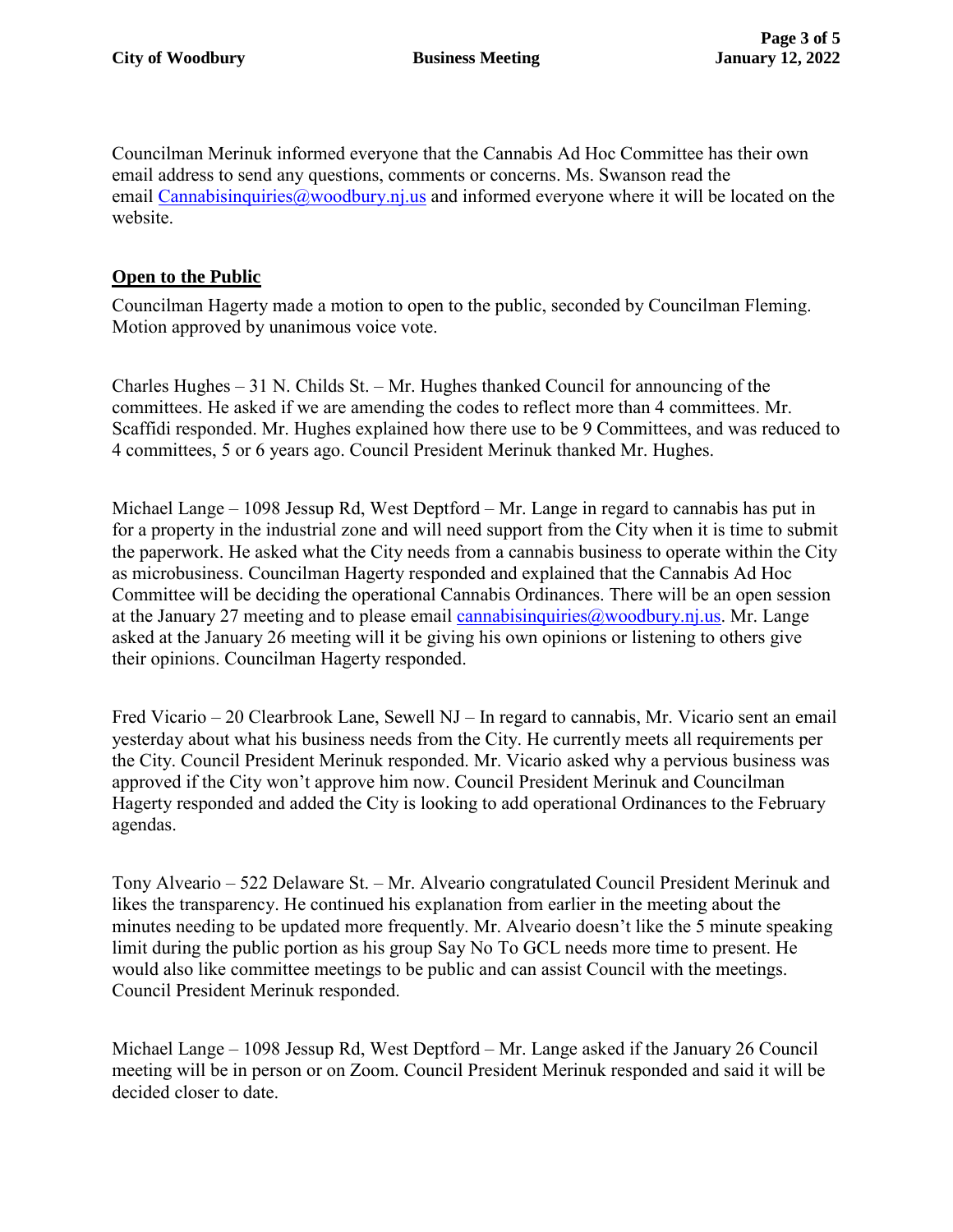Ramona Wilcox – 250 S. Barber Ave. – Ms. Wilcox is a recipient of the Neighborhood Preservation Program Residential Façade Grant Program. Ms. Wilcox explained several of the difficulties that she has come across with the grant program and while the grant cannot cover the total cost of replacing her roof, she would like the remainder of the grant to go towards it, and she will pay the remainder. She is having difficulties getting ahold of the contractor and Triad and would like someone to get back to her so the project can get completed. Council President Merinuk responded.

Hearing no one, Councilman Hagerty made a motion to close to the public, seconded by Councilman Fleming. Motion approved by unanimous voice vote.

**RESOLUTION NO. 22-47** RESOLUTION OF THE CITY COUNCIL OF THE CITY OF WOODBURY AUTHORIZING A CLOSED SESSION TO DISCUSS MATTERS PERTIAING TO POTENTIAL LITAGATION Councilman Fleming made a motion to adopt Resolution No. 22-47 and enter closed session, seconded by Councilwoman Carter. Motion was approved by a unanimous roll call vote.

Ayes 9 Councilwoman Carter, Councilman Fleming, Councilman Hagerty, Councilwoman Harwell, Councilwoman Miller, Councilman Miller, Councilwoman O'Connor, Councilman Pisarcik, Council President Merinuk

Nays 0 Abstain 0 Absent 0

Closed Session began at 7:22 pm Closed Session ended at 7:44 pm

Councilman Fleming made a motion to resume the public business meeting, seconded by Councilwoman O'Connor. Motion approved by a unanimous voice vote.

Mr. Scaffidi explained that Council had a discussion on potential litigation on our contracts with Municipal Solutions. At this time no action is required in the public portion.

# **Adjournment**

There being no further business, Councilman Hagerty made a motion to adjourn, seconded by Councilwoman O'Connor. Motion approved by a unanimous voice vote.

Meeting adjourned 7:45 p.m.

Respectfully submitted,

Cassiay L. Swanson

**Cassidy L. Swanson**, Acting City Clerk